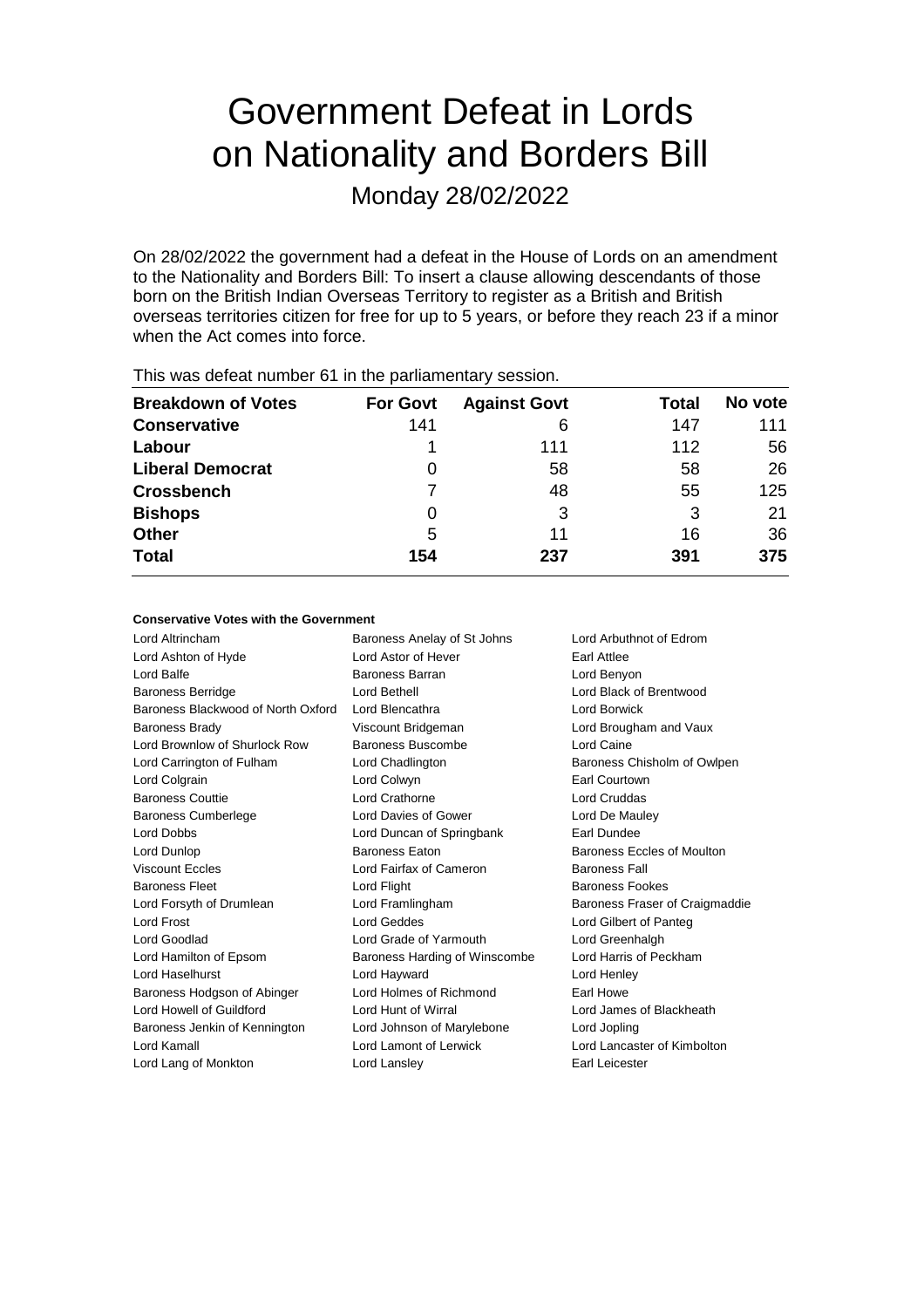Earl Liverpool **Earl Lord Mancroft** Lord Mancroft **Lord Mancroft** Cord Mancroft Cord Mancroft Cord Mancroft Cord Mancroft Cord Mancroft Cord Mancroft Cord Mancroft Cord Mancroft Cord Mancroft Cord Mancroft Cord Mancroft Co Lord Mendoza **Baroness Meyer Baroness Meyer Duke of Montrose** Lord Moynihan Lord Naseby Lord Nash Baroness Neville-Rolfe **Baroness Nicholson of Winterbourne** Lord Norton of Louth Lord Offord of Garvel Lord Parkinson of Whitley Bay Lord Patten of Barnes Lord Patten Baroness Penn Lord Pickles Baroness Pidding Lord Polak Lord Porter of Spalding Lord Randall of Uxbridge **Lord Reay** Lord Reay **Baroness Redfern** Lord Risby **Lord Robathan** Baroness Rock Baroness Sanderson of Welton Lord Sarfraz Lord Sassoon Baroness Scott of Bybrook Baroness Seccombe Baroness Shackleton of Belgravia Lord Sharpe of Epsom Lord Sheikh Lord Sherbourne of Didsbury Lord Shinkwin **Lord Smith of Hindhead** Baroness Stedman-Scott Lord Stewart of Dirleton Baroness Stowell of Beeston Lord Strathcarron Lord Strathclyde **Baroness Sugg Lord Suries** Lord Taylor of Holbeach Lord Trefgarne Viscount Trenchard Lord True Lord Tugendhat Lord Udny-Lister Lord Vaizey of Didcot Baroness Vere of Norbiton Lord Wei Lord Wharton of Yarm Lord Willetts Baroness Williams of Trafford Lord Wolfson of Tredegar Lord Young of Cookham Viscount Younger of Leckie

Lord Leigh of Hurley Earl Lindsay Lord Lingfield Lord McColl of Dulwich Lord McLoughlin

## **Conservative Votes against the Government**

Baroness Altmann Lord Cormack Viscount Hailsham Lord Horam Lord Mackay of Clashfern Baroness Verma

#### **Labour Votes with the Government** Baroness Lawrence of Clarendon

#### **Labour Votes against the Government**

Lord Adonis Lord Alli Lord Anderson of Swansea Baroness Armstrong of Hill Top Baroness Bakewell **Baroness Lord Bassam of Brighton** Lord Berkeley **Baroness Blake of Leeds** Baroness Blower Lord Blunkett Lord Bradley Lord Bragg Lord Brooke of Alverthorpe Lord Browne of Ladyton Baroness Bryan of Partick Lord Campbell-Savours Lord Carter of Coles Lord Cashman Baroness Chakrabarti **Viscount Chandos** Baroness Chapman of Darlington Lord Clark of Windermere **Lord Coaker Lord Coaker** Baroness Cohen of Pimlico Lord Collins of Highbury Baroness Corston Lord Cunningham of Felling Lord Davidson of Glen Clova Lord Davies of Stamford Lord Davies of Brixton Baroness Donaghy Baroness Drake Lord Dubs Lord Eatwell Lord Elder Lord Falconer of Thoroton Lord Faulkner of Worcester **Lord Foulkes of Cumnock** Baroness Gale Baroness Golding Lord Grantchester Lord Griffiths of Burry Port Lord Grocott **Lord Hacking** Lord Hacking Lord Hain Viscount Hanworth Lord Harris of Haringey Lord Haskel Baroness Hayman of Ullock Baroness Hayter of Kentish Town Baroness Healy of Primrose Hill Lord Hendy **Baroness Henig Constructs** Lord Hollick Lord Howarth of Newport **Lord Hunt of Kings Heath** Baroness Jones of Whitchurch Lord Jones Lord Kennedy of Southwark Baroness Kennedy of The Shaws Lord Khan of Burnley Lord Knight of Weymouth Lord Layard Lord Lennie Lord Liddle Lord Lipsey Baroness Lister of Burtersett Baroness Mallalieu Baroness McIntosh of Hudnall Lord McNicol of West Kilbride Baroness Merron Lord Mitchell Lord Monks **Lord Morgan** Lord Morgan **Baroness Morris of Yardley** Lord Murphy of Torfaen **Baroness Nye** Baroness Osamor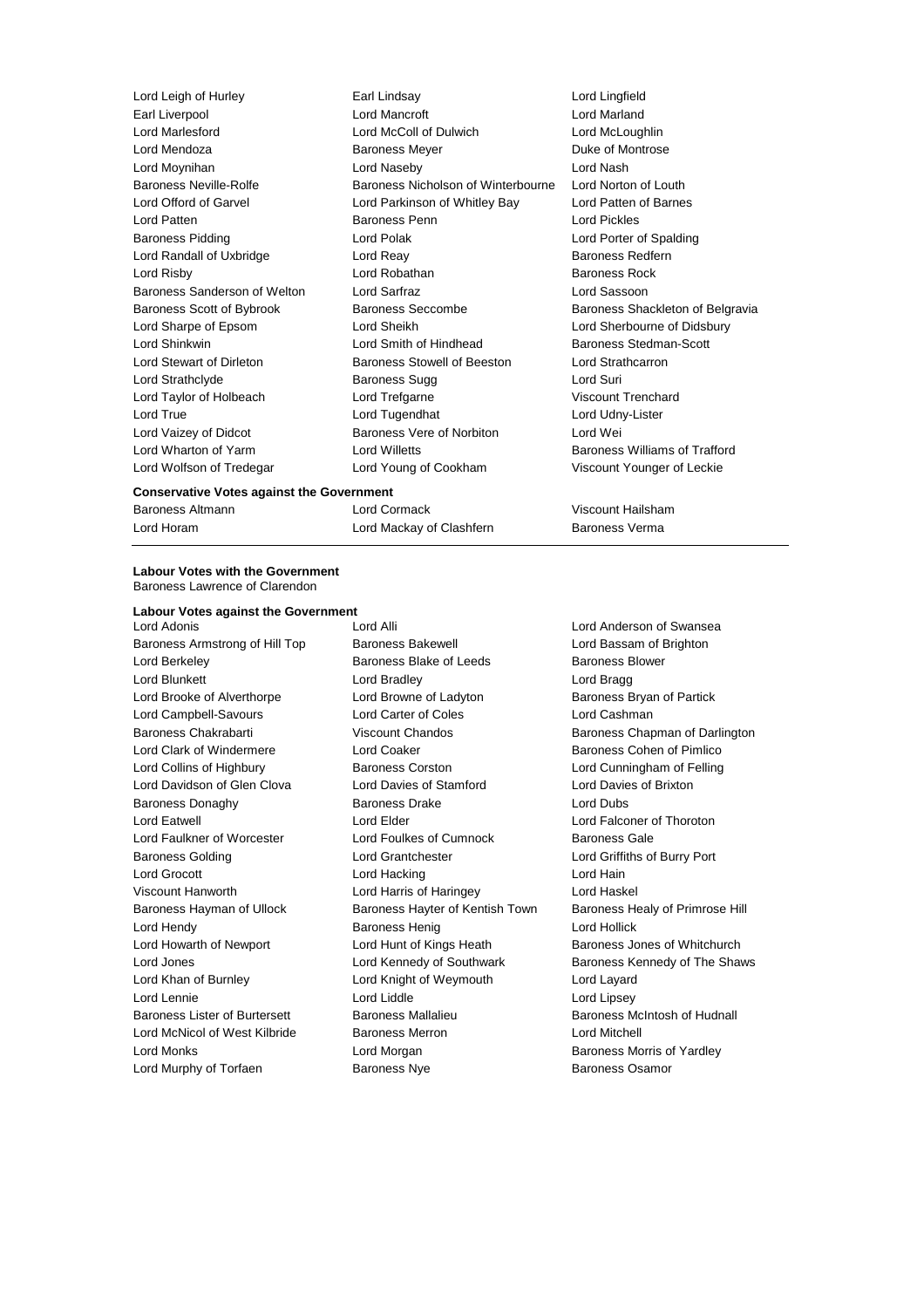| Lord Pendry             | <b>Baroness Pitkeathley</b>     | Lord Ponsonby of Shulbrede        |
|-------------------------|---------------------------------|-----------------------------------|
| <b>Baroness Prosser</b> | Baroness Ramsay of Cartvale     | <b>Baroness Rebuck</b>            |
| Lord Reid of Cardowan   | Baroness Ritchie of Downpatrick | Lord Rooker                       |
| Lord Rosser             | Baroness Royall of Blaisdon     | <b>Baroness Sherlock</b>          |
| Lord Sikka              | Baroness Smith of Basildon      | Lord Snape                        |
| Viscount Stansgate      | Baroness Taylor of Bolton       | <b>Baroness Thornton</b>          |
| Lord Tomlinson          | Lord Touhig                     | Lord Triesman                     |
| Lord Tunnicliffe        | Baroness Warwick of Undercliffe | Lord Watson of Invergowrie        |
| Lord Watts              | Lord West of Spithead           | <b>Baroness Wheeler</b>           |
| Baroness Whitaker       | Lord Whitty                     | <b>Baroness Wilcox of Newport</b> |
| Lord Winston            | Lord Wood of Anfield            | Lord Woodley                      |
|                         |                                 |                                   |

f Invergowrie ox of Newport

### **Liberal Democrat Votes with the Government**

| <b>Liberal Democrat Votes against the Government</b> |                                  |                          |
|------------------------------------------------------|----------------------------------|--------------------------|
| Lord Addington                                       | Lord Alderdice                   | Lord Allan of Hallam     |
| Baroness Bakewell of Hardington<br>Mandeville        | <b>Baroness Barker</b>           | Lord Beith               |
| Baroness Bonham-Carter of Yarnbury                   | <b>Baroness Brinton</b>          | Lord Bruce of Bennachie  |
| <b>Baroness Burt of Solihull</b>                     | Lord Clement-Jones               | Lord Dholakia            |
| <b>Baroness Doocey</b>                               | <b>Baroness Featherstone</b>     | Lord Foster of Bath      |
| Lord Fox                                             | Baroness Garden of Frognal       | Lord German              |
| Lord Goddard of Stockport                            | <b>Baroness Grender</b>          | Baroness Hamwee          |
| Baroness Harris of Richmond                          | <b>Baroness Humphreys</b>        | Lord Hussain             |
| <b>Baroness Hussein-Ece</b>                          | Baroness Janke                   | Lord Jones of Cheltenham |
| <b>Baroness Kramer</b>                               | Baroness Ludford                 | Lord Newby               |
| <b>Baroness Northover</b>                            | <b>Lord Oates</b>                | Lord Paddick             |
| <b>Baroness Parminter</b>                            | <b>Baroness Pinnock</b>          | Lord Purvis of Tweed     |
| Baroness Randerson                                   | Lord Razzall                     | Lord Redesdale           |
| Lord Rennard                                         | Baroness Scott of Needham Market | Lord Scriven             |
| Lord Sharkey                                         | Baroness Sheehan                 | Lord Shipley             |
| Baroness Smith of Newnham                            | Lord Stoneham of Droxford        | Lord Storey              |
| Lord Strasburger                                     | Lord Stunell                     | Lord Thomas of Gresford  |
| Baroness Thomas of Winchester                        | <b>Baroness Thornhill</b>        | <b>Viscount Thurso</b>   |
| Lord Tope                                            | Lord Wallace of Saltaire         | <b>Baroness Walmsley</b> |
| Lord Willis of Knaresborough                         |                                  |                          |

# **Crossbench Votes with the Government**

Lord Thurlow

Lord Bew Viscount Craigavon Lord Dannatt

# **Crossbench Votes against the Government**

Lord Alton of Liverpool Lord Best Viscount Brookeborough Lord Brown of Eaton-under-Heywood Baroness Bull Lord Butler of Brockwell Baroness Butler-Sloss Butler-Sloss Baroness Campbell of Surbiton Lord Carey of Clifton **Lord Carlile of Berriew** Earl Clancarty Viscount Colville of Culross Baroness Coussins Lord Crisp Baroness D'Souza **Baroness Finlay of Llandaff** Baroness Greengross Baroness Grey-Thompson Lord Hannay of Chiswick Lord Harries of Pentregarth Lord Hastings of Scarisbrick **Baroness Hayman** Lord Hope of Craighead Lord Hylton Lord Jay of Ewelme Lord Kerr of Kinlochard Lord Kerslake Lord Kilclooney Lord Londesborough Lord Low of Dalston **Earl Lytton** Earl Lytton **Lord Macdonald of River Glaven** Baroness Masham of Ilton **Lord McDonald of Salford** Baroness Meacher Baroness Murphy **Baroness Neuberger** Baroness O'Loan

Earl Kinnoull Lord Laming Lord Powell of Bayswater